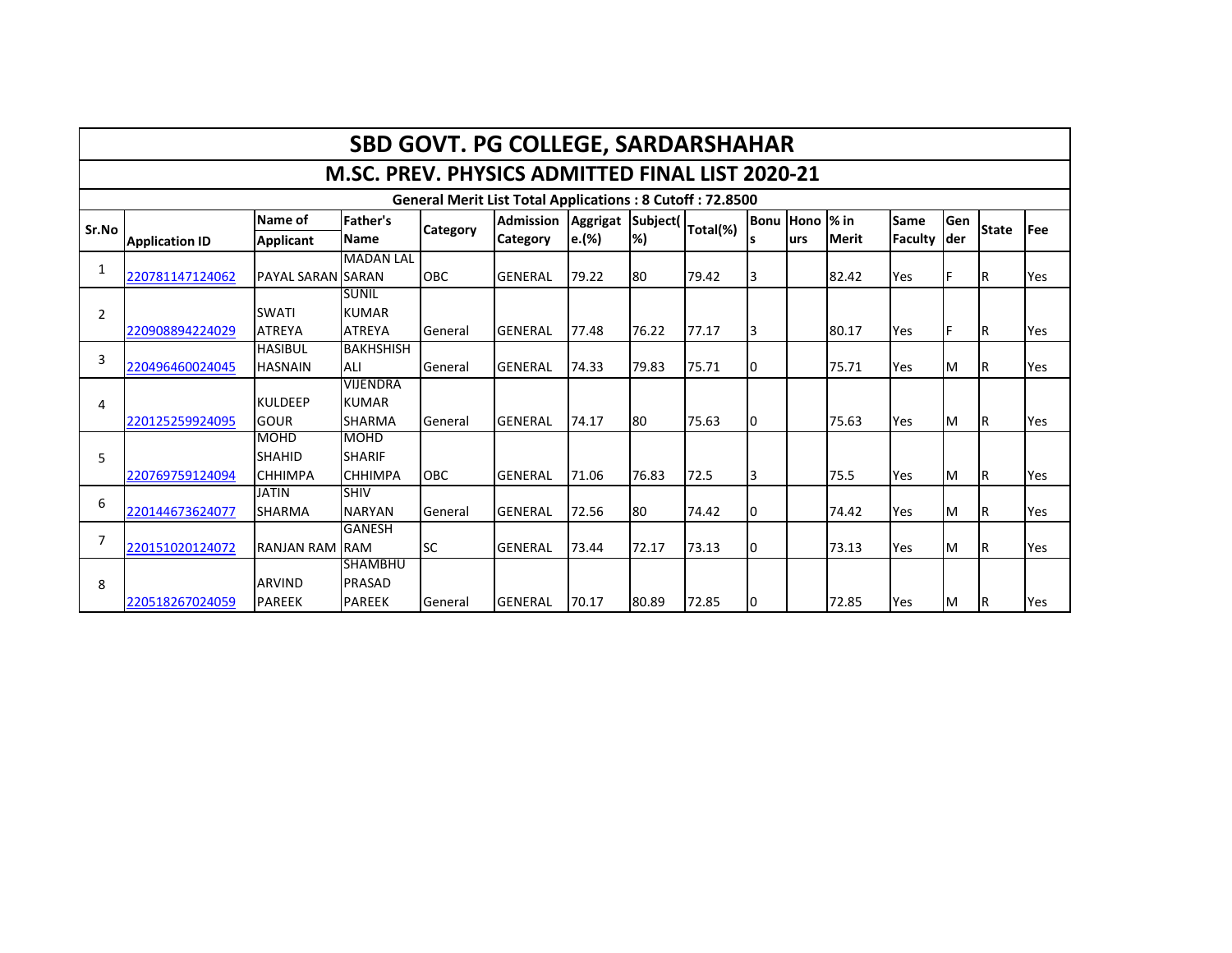|       | <b>EWS Merit List Total Applications: 2 Cutoff: 66.7900</b> |                  |                 |          |                                     |       |               |                                     |  |                 |              |             |      |              |            |
|-------|-------------------------------------------------------------|------------------|-----------------|----------|-------------------------------------|-------|---------------|-------------------------------------|--|-----------------|--------------|-------------|------|--------------|------------|
| Sr.No |                                                             | Name of          | <b>Father's</b> |          | <b>Admission</b><br><b>Category</b> |       |               | Aggrigat   Subject(   Total(%)   Br |  | Bonu Hono  % in |              | <b>Same</b> | lGen |              | lFee       |
|       | <b>Application ID</b>                                       | <b>Applicant</b> | <b>Name</b>     | Category |                                     | e.(%) | $\frac{1}{2}$ |                                     |  | lurs            | <b>Merit</b> | Faculty der |      | <b>State</b> |            |
|       |                                                             |                  | <b>SURESH</b>   |          |                                     |       |               |                                     |  |                 |              |             |      |              |            |
|       |                                                             | <b>AARTI</b>     | <b>KUMAR</b>    |          |                                     |       |               |                                     |  |                 |              |             |      |              |            |
|       | 220503930624080                                             | <b>PAREEK</b>    | <b>PAREEK</b>   | General  | <b>EWS</b>                          | 64.5  | 70.33         | 65.96                               |  |                 | 68.96        | <b>Yes</b>  |      | ΙR           | <b>Yes</b> |
|       |                                                             |                  | ANAND           |          |                                     |       |               |                                     |  |                 |              |             |      |              |            |
|       |                                                             | <b>GARIMA</b>    | KUMAR           |          |                                     |       |               |                                     |  |                 |              |             |      |              |            |
|       | 220452380224034                                             | <b>IGOUR</b>     | <b>MAHARSHI</b> | General  | lews                                | 62.22 | 68.5          | 63.79                               |  |                 | 66.79        | Yes         |      | ΙR           | Yes        |

|         | <b>OBC Merit List Total Applications: 4 Cutoff: 69.0900</b> |                         |                       |                 |                  |          |       |                                    |    |                 |              |                |      |              |             |
|---------|-------------------------------------------------------------|-------------------------|-----------------------|-----------------|------------------|----------|-------|------------------------------------|----|-----------------|--------------|----------------|------|--------------|-------------|
| l Sr.No |                                                             | Name of                 | Father's              | <b>Category</b> | <b>Admission</b> | Aggrigat |       | rc Subject( Total(%) <sup>1-</sup> |    | Bonu Hono  % in |              | Same           | Gen  | <b>State</b> | <b>IFee</b> |
|         | <b>Application ID</b>                                       | <b>Applicant</b>        | <b>Name</b>           |                 | <b>Category</b>  | e.(%)    | %)    |                                    |    | lurs            | <b>Merit</b> | <b>Faculty</b> | lder |              |             |
|         |                                                             |                         | <b>MAHENDRA</b>       |                 |                  |          |       |                                    |    |                 |              |                |      |              |             |
|         | 220626185424098                                             | <b>ANKIT</b>            | <b>SINGH</b>          | <b>OBC</b>      | <b>OBC</b>       | 66.7     | 65    | 66.7                               | 10 |                 | 71.7         | Yes            | ΙM   | ΙR           | Yes         |
|         |                                                             |                         |                       |                 |                  |          |       |                                    |    |                 |              |                |      |              |             |
|         |                                                             | <b>SUDESH</b>           | <b>BHAGWANA</b>       |                 |                  |          |       |                                    |    |                 |              |                |      |              |             |
|         | 220359958024013                                             | <b>JANGIR</b>           | <b>RAM JANGIR OBC</b> |                 | OBC              | 66.17    | 74.17 | 68.17                              |    |                 | 71.17        | Yes            |      | ΙR           | Yes         |
|         |                                                             |                         | <b>ASHOK</b>          |                 |                  |          |       |                                    |    |                 |              |                |      |              |             |
| 3       |                                                             | <b>AJAY KUMAR KUMAR</b> |                       |                 |                  |          |       |                                    |    |                 |              |                |      |              |             |
|         | 220252450624036                                             | <b>DARJEE</b>           | DARJEE                | <b>OBC</b>      | <b>OBC</b>       | 68.72    | 77.67 | 70.96                              | 10 |                 | 70.96        | Yes            | ΙM   | ΙR           | Yes         |
|         |                                                             |                         | <b>SATVEER</b>        |                 |                  |          |       |                                    |    |                 |              |                |      |              |             |
| 4       |                                                             | <b>RAKESH</b>           | <b>SINGH</b>          |                 |                  |          |       |                                    |    |                 |              |                |      |              |             |
|         | 220567129024011                                             | <b>KUMAR</b>            | <b>DHAKA</b>          | ІОВС            | <b>OBC</b>       | 69.59    | 66.07 | 69.09                              | 10 |                 | 69.09        | Yes            | M    | ΙR           | Yes         |

|       | SC Merit List Total Applications: 1 Cutoff: 62.3800 |                  |                 |                  |          |                              |                                               |       |                       |      |              |              |               |      |     |
|-------|-----------------------------------------------------|------------------|-----------------|------------------|----------|------------------------------|-----------------------------------------------|-------|-----------------------|------|--------------|--------------|---------------|------|-----|
| Sr.No |                                                     | Name of          | Father's        | <b>Admission</b> |          |                              | Juan   Aggrigat   Subject(   Total(%)   Buriu |       | <b>Bonu Hono % in</b> |      | Same         | lGen         | <b>IState</b> | lFee |     |
|       | <b>Application ID</b>                               | <b>Applicant</b> | <b>IName</b>    | <b>Category</b>  | Category | $\left e_{\cdot}(\%)\right $ | $\left  \% \right\rangle$                     |       |                       | lurs | <b>Merit</b> | Faculty Ider |               |      |     |
|       |                                                     | <b>SURENDRA</b>  |                 |                  |          |                              |                                               |       |                       |      |              |              |               |      |     |
|       |                                                     | <b>KUMAR</b>     | <b>GOPI RAM</b> |                  |          |                              |                                               |       |                       |      |              |              |               |      |     |
|       | 220486384324098                                     | <b>NAYAK</b>     | <b>NAYAK</b>    | <b>I</b> SC      | lsc      | 61.56                        | 64.83                                         | 62.38 | IО                    |      | 62.38        | Yes          | <b>IM</b>     | IR   | Yes |